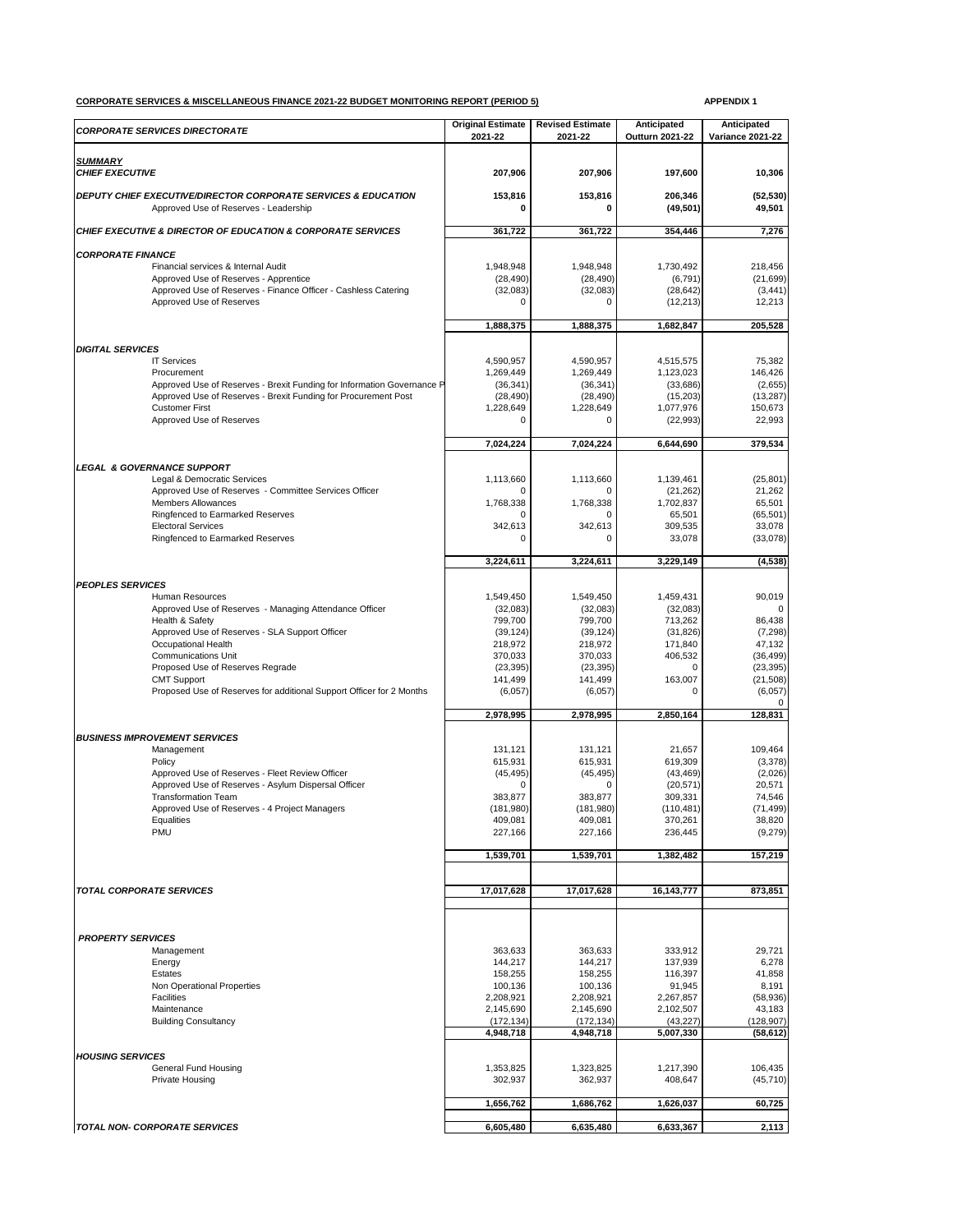| <b>CORPORATE SERVICES &amp; MISCELLANEOUS FINANCE 2021-22 BUDGET MONITORING REPORT (PERIOD 5)</b> |            |            |            |         |  |
|---------------------------------------------------------------------------------------------------|------------|------------|------------|---------|--|
|                                                                                                   |            |            |            |         |  |
|                                                                                                   |            |            |            |         |  |
| <b>TOTAL SERVICES</b>                                                                             | 23.623.108 | 23.653.108 | 22.777.144 | 875.964 |  |